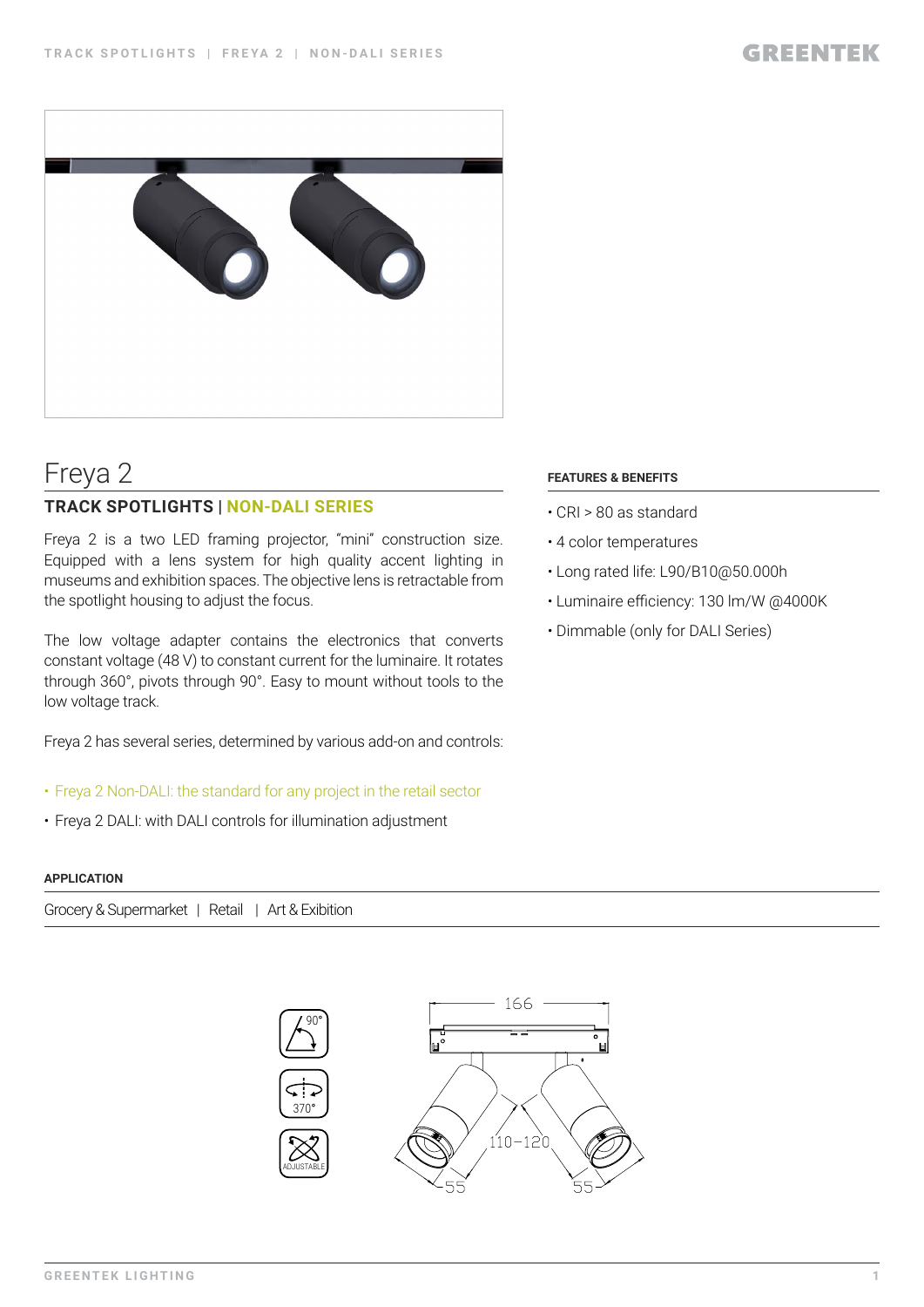#### **SPECIFICATIONS**

| Power consumption                  | 10W, 18W, 26W                                      |  |  |
|------------------------------------|----------------------------------------------------|--|--|
| <b>Dimensions</b>                  | Ø55x110/120±1mm                                    |  |  |
| Weight                             | 1 Kg                                               |  |  |
| Housing materials                  | Aluminium, Glass                                   |  |  |
| IK code                            | IK02                                               |  |  |
| Protection class                   | Safety class 1                                     |  |  |
| Operating temperature [°C]         | $-20^{\circ}$ C $+45^{\circ}$ C / $-4F$ $+113F$    |  |  |
| Operating humidity [%]             | $10 \div 85$                                       |  |  |
| AC Input [Vac]                     | 48 Vdc                                             |  |  |
| Lens angle [°]                     | $16^{\circ} - 48^{\circ}$                          |  |  |
| Lifespan [h]                       | 50,000                                             |  |  |
| Housing color                      | ○ RAL 9016 - traffic white, ● RAL 9005 - jet black |  |  |
| Lumen maintenance                  | L90/B10@50.000h at 25°C                            |  |  |
| IP factor                          | <b>IP20</b>                                        |  |  |
| Control optional                   |                                                    |  |  |
| Warranty [years]<br>5              |                                                    |  |  |
| Storage temperature range [°C]     | $-20^{\circ}$ C $+55^{\circ}$ C / $-4F$ $+131F$    |  |  |
| Emergency option                   |                                                    |  |  |
| Standard<br>Light application      |                                                    |  |  |
| <b>CRI 80</b><br><b>CRI</b>        |                                                    |  |  |
| CCT [K]<br>2700K/3000K/3500K/4000K |                                                    |  |  |
| MacAdam<br>3                       |                                                    |  |  |

CRI - Color rendering, CCT - Color temperature, MacAdam - Color consistency

#### **LIGHT DISTRIBUTION**

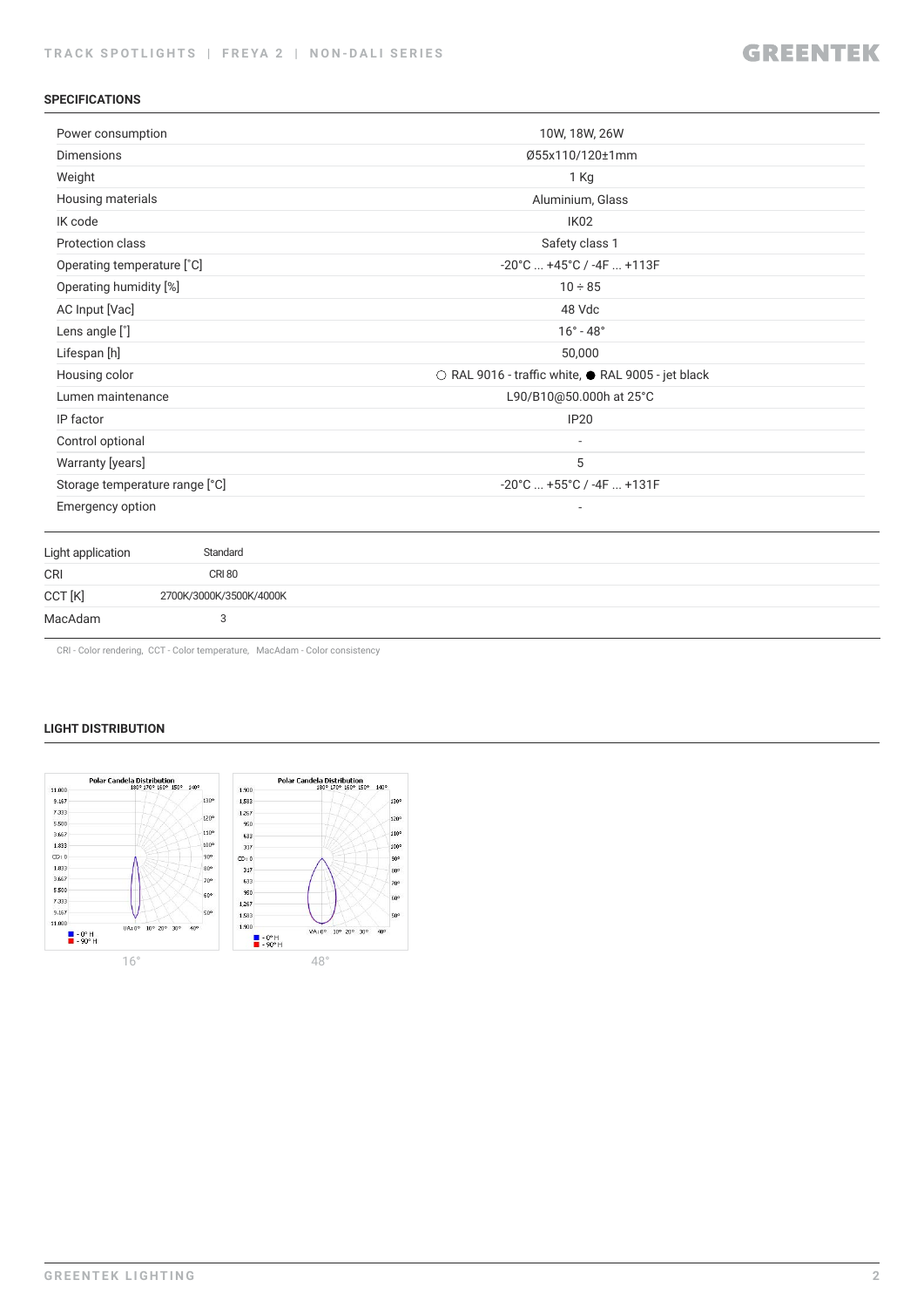#### **RISK GROUP**

#### **RG1**

The evaluation of photobiological safety is carried out according to the standard IEC 62471:2008 ("Photobiological safety of lamps and lamp systems"). Following the definition of the risk grouping system of the mentioned IEC standard, the LEDs mounted on this family fall into the class "Low Risk (RG1 – No photobiological hazard under normal behavioral limitations)".Under real circumstances (regarding exposure time, pupils, observation distance), it is assumed that there is no endangerment to the eye from these devices. As a matter of principle, however, it should be mentioned that intense light sources have a high secondary exposure potential due to their blinding effect.